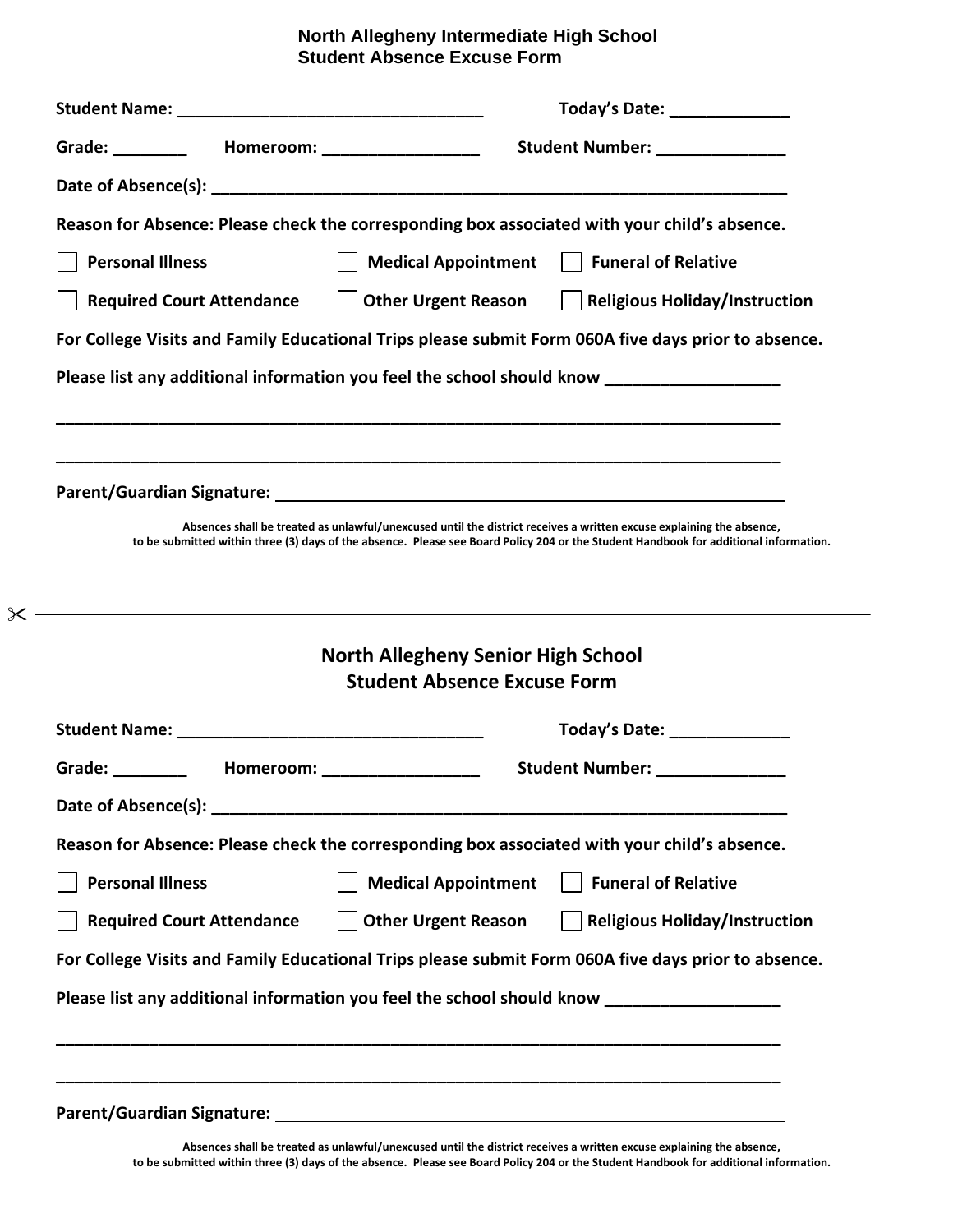



NORTH ALLEGHENY SCHOOL DISTRICT • 200 HILLVUE LANE • PITTSBURGH PA 15237-5391

## **SECONDARY STUDENT APPLICATION FOR EDUCATIONAL TOUR OR TRIP (Board Policy #3290)**

## *Part I: To be completed by parent or guardian.*

| Dates student will be absent from school example and the state of the student will be absent from school example.                                                                                                                                                                                                                                |  |  |  |
|--------------------------------------------------------------------------------------------------------------------------------------------------------------------------------------------------------------------------------------------------------------------------------------------------------------------------------------------------|--|--|--|
|                                                                                                                                                                                                                                                                                                                                                  |  |  |  |
|                                                                                                                                                                                                                                                                                                                                                  |  |  |  |
| Itinerary https://www.archive.com/communications/communications/communications/communications/communications/communications/communications/communications/communications/communications/communications/communications/communic                                                                                                                   |  |  |  |
|                                                                                                                                                                                                                                                                                                                                                  |  |  |  |
|                                                                                                                                                                                                                                                                                                                                                  |  |  |  |
| I hereby request that the above student be excused from compulsory attendance during this period of absence. I assume responsibility for<br>supervising the completion of all assignments/responsibilities which are to be submitted upon his/her return to school or within a reasonable<br>period of time as designated by his/her teacher(s). |  |  |  |
| Date $\_\_$                                                                                                                                                                                                                                                                                                                                      |  |  |  |

## *Part II: To be completed by student's teachers and signed by parent or guardian.*

|                          | <b>Subject</b> | Teachers'<br><b>Initials</b>                                       | <b>Comment/Assignment</b><br>(attach sheet if necessary)                                                      | <b>Due</b><br><b>Date</b> | <b>Current</b><br>Grade |
|--------------------------|----------------|--------------------------------------------------------------------|---------------------------------------------------------------------------------------------------------------|---------------------------|-------------------------|
| Homeroom                 |                |                                                                    |                                                                                                               |                           |                         |
| Period 1                 |                |                                                                    |                                                                                                               |                           |                         |
| Period 2                 |                |                                                                    |                                                                                                               |                           |                         |
| Period 3                 |                |                                                                    |                                                                                                               |                           |                         |
| Period 4                 |                |                                                                    |                                                                                                               |                           |                         |
| Period 5                 |                |                                                                    |                                                                                                               |                           |                         |
| Period 6                 |                |                                                                    |                                                                                                               |                           |                         |
| Period <sub>7</sub>      |                |                                                                    |                                                                                                               |                           |                         |
| Period 8                 |                |                                                                    |                                                                                                               |                           |                         |
| Period 9                 |                |                                                                    |                                                                                                               |                           |                         |
| Period 10                |                |                                                                    |                                                                                                               |                           |                         |
|                          |                | I have reviewed the teachers' comments and again give my approval. |                                                                                                               |                           |                         |
|                          |                |                                                                    | Signature of Parent/Guardian entrance and the contract of the contract of the contract of the contract of the |                           |                         |
|                          |                |                                                                    | Part III: To be completed by the building principal. Please check one:<br><b>Approved</b>                     |                           | <b>Disapproved</b>      |
| Research for disapproval |                |                                                                    |                                                                                                               |                           |                         |

<u> 1980 - Johann Barn, mars ann an t-Amhain Aonaich an t-Aonaich an t-Aonaich ann an t-Aonaich ann an t-Aonaich</u> Reason for disapproval Signature of Principal Date\_